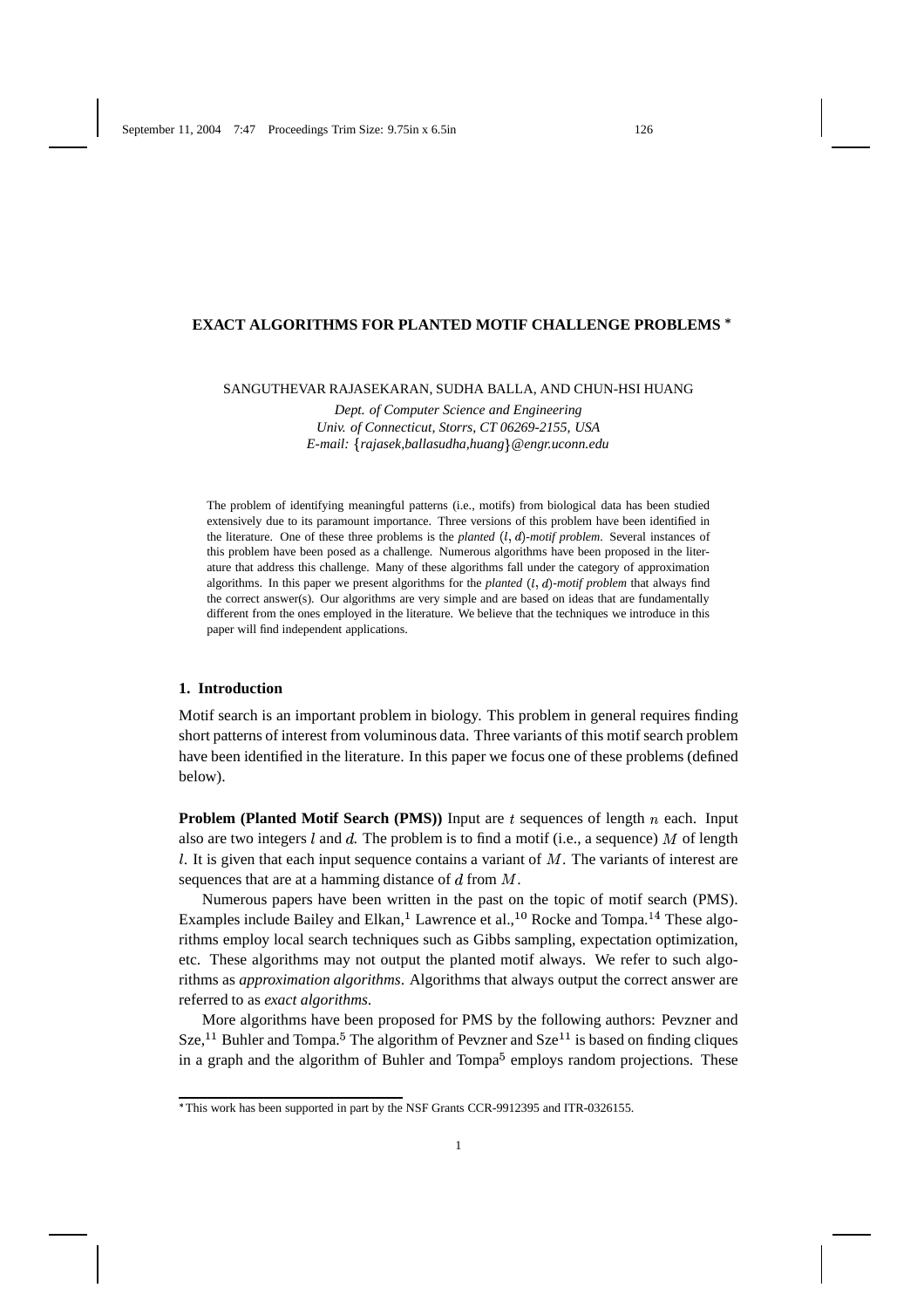algorithms have been experimentally demonstrated to perform well. These are approximation algorithms as well.

Algorithms for PMS can be categorized into two depending on the basic approach employed, namely, profile-based algorithms and pattern-based algorithms (see e.g., Price et  $al.$ <sup>12</sup>) Profilebased algorithms predict the starting positions of the occurrences of the motif in each sequence. On the other hand, pattern-based algorithms predict the motif (as a sequence of residues) itself.

Several pattern based algorithms are known. Examples include PROJECTION,<sup>5</sup> MULTIPROFILER,<sup>9</sup> MITRA,<sup>6</sup> and PatternBranching.<sup>12</sup> PatternBranching (due to Price, Ramabhadran and  $Pevzner<sup>12</sup>$ ) starts with random seed strings and performs local searches starting from these seeds.

Examples of profile-based algorithms include CONSENSUS,<sup>7</sup> GibbsDNA, $^{10}$  MEME, $^{1}$ and ProfileBranching.<sup>12</sup> The performance of profile-based algorithms are specified with a measure called "performance coefficient". The performance coefficient gives an indication of how many positions (for the motif occurrences) have been predicted correctly. For the (15, 4) challenge problem, these algorithms have the following performance coefficients (respectively): 0.2, 0.32, 0.14, and 0.57. The run times of these algorithms for this instance are (respectively, in seconds): 40, 40, 5, and 80.

A profile-based algorithm could either be approximate or exact. Likewise a patternbased algorithm may either be exact or approximate. Algorithms that are exact are also known as *exhaustive enumeration algorithms* in the literature.

Many exact algorithms are known. (See e.g., Blanchette et al.,  $3$  Brazma et al.,  $4$  Sinha and Tompa,<sup>15</sup> Staden,<sup>16</sup> Tompa,<sup>17</sup> and van Helden et al.<sup>18</sup>) However, as pointed out in Buhler and Tompa, $5$  these algorithms "become impractical for the sizes involved in the challenge problem". One of the exceptions is the MITRA algorithm.<sup>6</sup> This algorithm is pattern-based and is exact. It solves for example the  $(15, 4)$  instance in 5 minutes using 100 MB of memory.<sup>6</sup> This algorithm is based on the WINNOWER algorithm<sup>11</sup> and uses pairwise similarity information. A new pruning technique enables MITRA to be more efficient than WINNOWER. MITRA uses a mismatch tree data structure and splits the space of all possible patterns into disjoint subspaces that start with a given prefix.

### **2. New Results**

In this paper we present pattern-based exact algorithms for the planted  $(l, d)$ -motif problem. The run time of our basic algorithm is  $O(tn {t \choose q} \sum {\frac{l}{n} \choose {m}}$ . Most of the algorithms in the literature are based on exploring the neighborhood of possible patterns. Our algorithm also uses this basic approach. In addition, the existing algorithms use a subset of the following ideas: sampling, local search, pairwise similarity scoring, statistically or randomly selecting potential candidates, expectation maximization, and random projections. On the other hand, in this paper we present many ideas that are fundamentally different from the ones found in the literature. We believe that these techniques will find independent applications. The ideas we propose are very simple. We have implemented our algorithms and measured their performances. To the best of our knowledge, MITRA is the best performing

2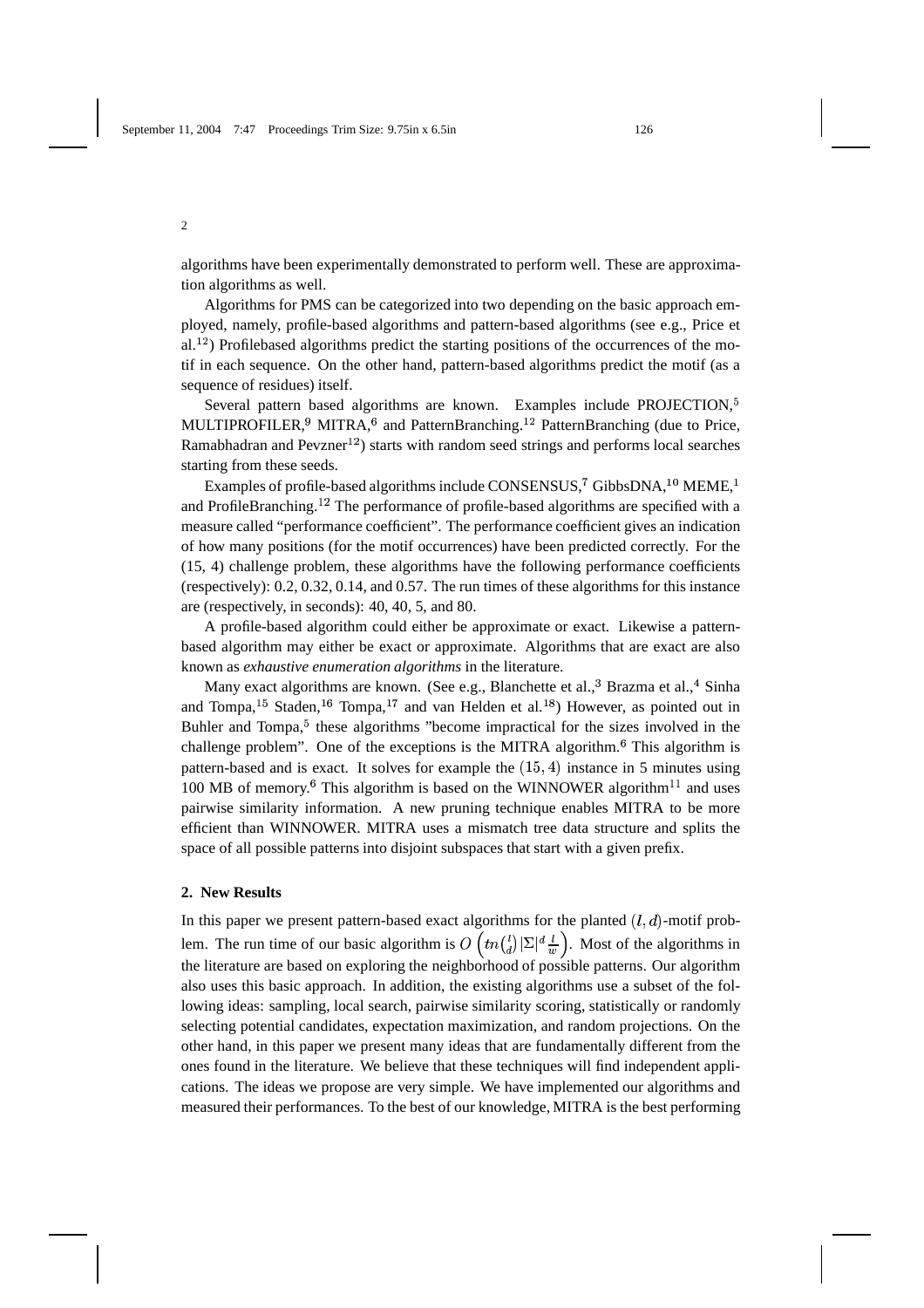exact algorithm in the literature before this paper. Remarkably, our algorithms are in general faster than MITRA. For example, for the  $(15, 4)$  instance, one of our algorithms takes 217 seconds and in comparison, MITRA takes 5 minutes. It has been pointed out Price et al.<sup>12</sup> that the (14, 4) instance is more difficult than the (15, 4) instance. Our algorithm takes nearly the same time for the  $(14, 4)$  instance as well. As another example, our algorithm takes less than a second for the  $(11,2)$  instance and MITRA takes a minute.<sup>6</sup>

When compared to MITRA, our algorithm is very simple and is based on fundamentally different concepts. We only use arrays. MITRA uses the mismatch tree data structure. No complexity analysis has been done for MITRA.

It is noteworthy here that the profile-based algorithms such as CONSENSUS, Gibbs-DNA, MEME, and ProfileBranching take much less time for the  $(15, 4)$  instance.<sup>12</sup> However these algorithms fall under the approximate category and may not always output the correct answer. Some of the pattern-based algorithms (such as PROJECTION, MULTI-PROFILER, and PatternBranching) also take much less time.<sup>12</sup> However these are approximate as well (though the success rates are close to 100%).

Some of the instances of PMS are difficult to solve as has been reported by Pevzner and Sze<sup>11</sup> and Rocke and Tompa.<sup>14</sup> For example, the following instances are difficult for the algorithms of Pevzner and  $Sze^{11}$  and Rocke and Tompa<sup>14</sup>:  $(9, 2), (11, 3), (13, 4), (15, 5), (17, 6)$ . One of the reasons for this difficulty is that the above instances are expected to have spurious solutions (i.e., motifs other than the planted one). Since our algorithms are exact, we report all such motifs. For example, our algorithms solve the  $(9, 2)$ -instance easily in 1.43 seconds.

### **3. Our Algorithms**

In this section we present two straight-forward algorithms. The first algorithm has the following steps: 1) Let the input sequences be  $S_1, S_2, \ldots, S_t$ . The length of each sequence is  $n$ . Form all possible  $l$ -mers from out of these sequences. The total number of  $l$ -mers is  $\leq tn$ . Call this collection of *l*-mers *C*. Let the collection of *l*-mers in  $S_1$  be  $C'$ ; 2) Let *u* be an *l*-mer in  $C'$ . For all  $u \in C'$  generate all the patterns v such that u and v are at a hamming distance of d. The number of such patterns for a given u is  $\binom{l}{d} (\lvert \Sigma \rvert - 1)^d$ . Thus the total number of patterns generated is  $O(n \binom{l}{d} |\Sigma|^d)$ . Call this collection of *l*-mers C''. Note that  $C''$  contains M, the desired output pattern (assuming that M does not occur in any of the input sequences); 3) For every pair of *l*-mers  $(u, v)$  with  $u \in C$  and  $v \in C''$  compute the hamming distance between u and v. Output that l-mer of  $C''$  that has a neighbor (i.e., an *l*-mer at a hamming distance of *d*) in each one of the *n* input sequences. The run time of this algorithm is  $O(tn^2l_A^l)|\Sigma|^d$ . If M occurs in one of the input sequences, then this algorithm will run in time  $O(t^2n^2l)$ .

The second algorithm considers every possible  $l$ -mer one at a time and checks if this *l*-mer is the correct motif M. There are  $|\Sigma|^l$  possible *l*-mers. Let M' be one such *l*-mer. We can check if  $M' = M$  as follows. Compute the hamming distance between u and M' for every  $u \in C$ . (Note that C is the collection of all possible *l*-mers in the input sequences.)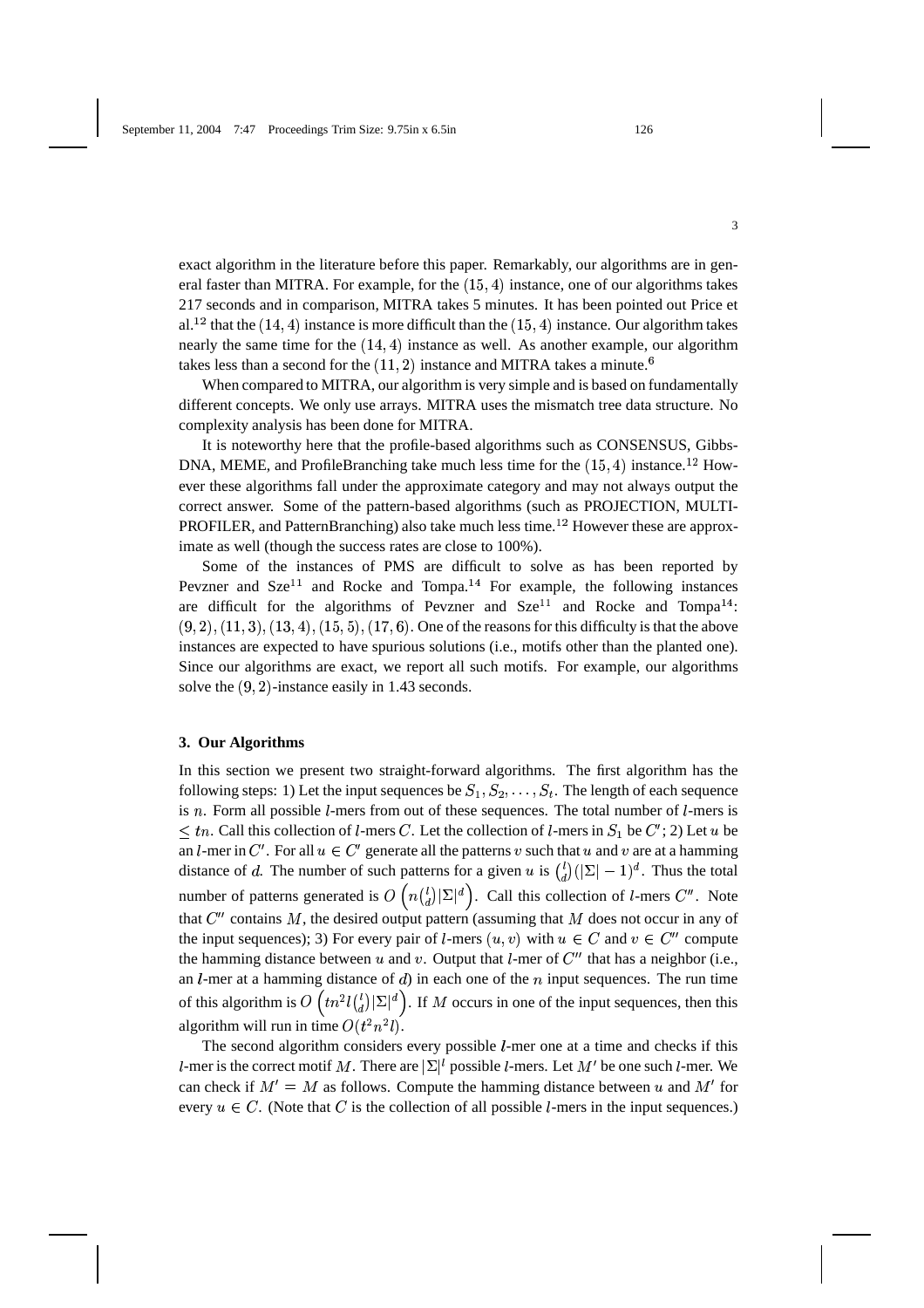As a result we can check if  $M'$  occurs in each input sequence (at a hamming distance of d). Thus we can identify all the motifs of interest in a total of  $O(tnl|\Sigma|^l)$ . We get the following Lemma.

# **Lemma 3.1.** We can solve the planted  $(l, d)$ -motif problem in  $O(tnl|\Sigma|^l)$  time.

Now we present a different algorithm based on sorting. This sorting based algorithm (Planted Motif Search 1 (PMS1)) takes the following form.

# **Algorithm** PMS1

- (1) Generate all possible *l*-mers from out of each of the *t* input sequences. Let  $C_i$  be the collection of *l*-mers from out of  $S_i$  for  $1 \leq i \leq t$ .
- (2) For all  $1 \leq i \leq t$  and for all  $u \in C_i$  generate all *l*-mers v such that u and v are at a hamming distance of d. Let the collection of l-mers corresponding to  $C_i$  be  $C'_i$ , for  $1 \leq i \leq t$ . The total number of patterns in any  $C_i'$  is  $O\left(n\binom{l}{d}|\Sigma|^d\right)$ .
- (3) Sort all the *l*-mers in every  $C'_i$ ,  $1 \le i \le t$ .  $, 1 \leq i \leq t$ . Let  $L_i$  be the sorted list corresponding to  $C_i'.$
- (4) Merge all the  $L_i$ s  $(1 \le i \le t)$  and output the generated (in step 2) *l*-mer that occurs in all the  $L_i$ s.

The following theorem results.

**Theorem 3.1.** Problem 1 can be solved in time  $O(tn \binom{l}{d} \sum_{i=1}^{d} \frac{l}{m})$  where w is the word *length of the computer. A run time of*  $O\left(\left[tn + n\binom{l}{d}\right]^2\right)$  $\ln \frac{1}{d} \left| \frac{d}{dt} \right| \left| \frac{d}{dt} \right| \frac{1}{w}$  *is also achievable.* 

## **4. Improved Algorithms**

In this section we present techniques for improving the performance of the algorithm PMS1.

The algorithm of Buhler and Tompa<sup>5</sup> is based on random projections. Let the motif M of interest be an *l*-mer. Let C be the collection of all the *l*-mers from all the *t* input sequences. Project these  $l$ -mers along  $k$  randomly chosen positions (for some appropriate value of  $k$ ). A typical value used by Buhler and Tompa<sup>5</sup> is 7. In other words, for every l-mer  $u \in C$ , generate a k-mer u' which is a subsequence of u corresponding to the k random positions chosen. (The random positions are the same for all the  $l$ -mers). We can think of each  $k$ -mer thus generated as an integer. We group the  $k$ -mers according to their integer values. (I.e., we hash all the  $l$ -mers using the  $k$ -mer of any  $l$ -mer as its hash value).

If a hashed group has at least a threshold number of *l*-mers in it, then there is a good chance that M will have its  $k$ -mer equal to the  $k$ -mer of this group. The threshold used by Buhler and Tompa<sup>5</sup> is 3. We collect all the  $k$ -mers that pass the threshold and these are processed further to arrive at the final answer  $M$ .

We now present a different algorithm for processing the potential  $k$ -mers. Let  $M'$  be any *l*-mer. We can check if  $M' = M$  as follows. Compute the hamming distance between  $M'$  and u for every  $u \in C$ . At the end we will know if  $M'$  is the correct answer or not.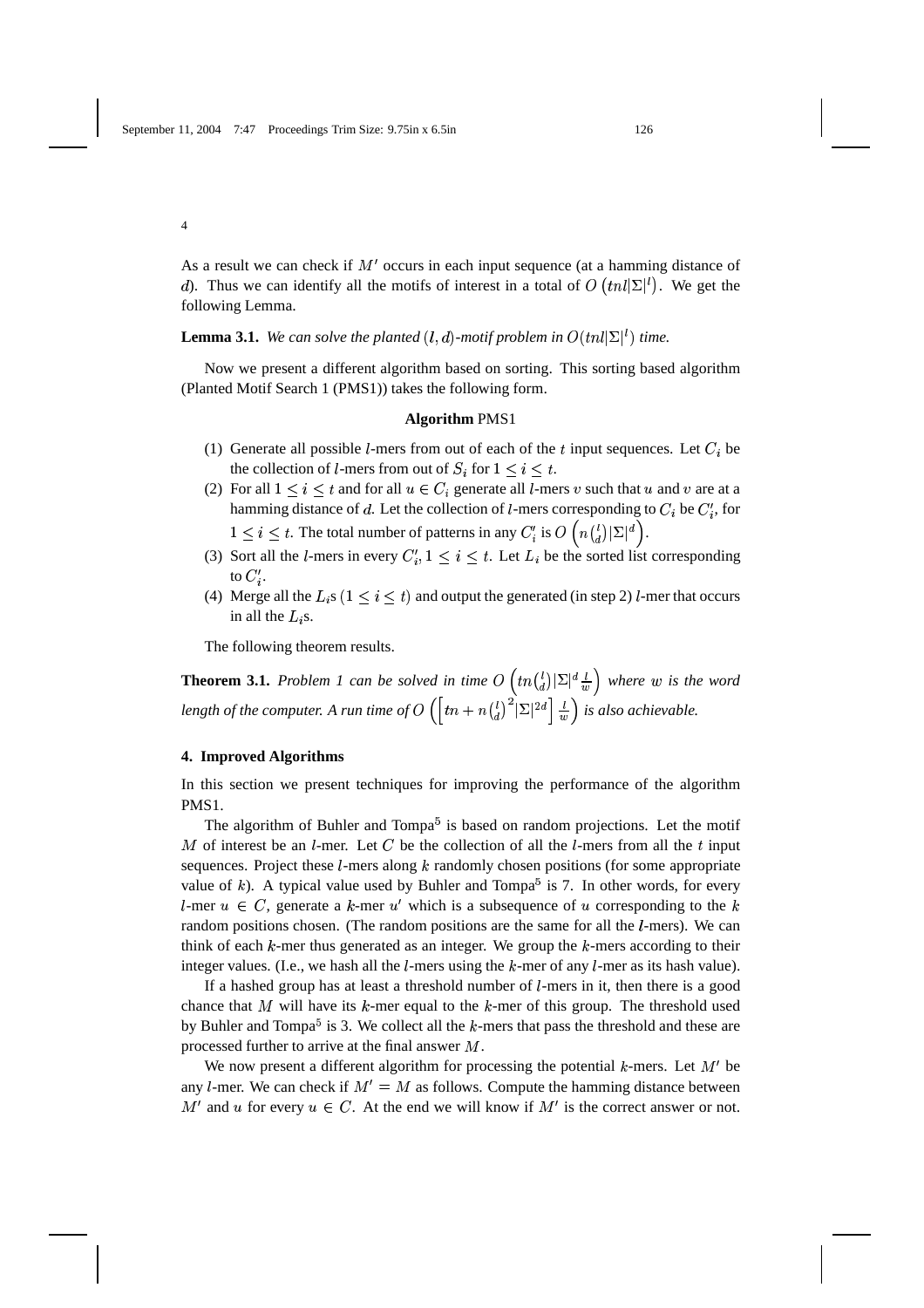Thus testing if  $M' = M$  takes  $O(tnl)$  time. As a corollary, we get the following Lemma (c.f. Lemma 3.1).

**Lemma 4.1.** *Given k residues in*  $M$  (and their positions in  $M$ ), we can determine  $M$  in *time*  $O(tnl|\Sigma|^{l-k})$ . 

# **4.1.** *Improvement 1*

Lemma 4.1 can be used to improve Theorem 3.1 as follows. Note that if  $M$  occurs in every input sequence, then every substring of  $M$  also occurs in every input sequence. In particular, there are at least  $l - k + 1$   $k$ -mers (for  $d \leq k \leq l$ ) such that each of these occurs in every input sequence at a hamming distance of at most  $d$ . Let  $Q$  be the collection of k-mers that can be formed out of M. There are  $l - k + 1$  k-mers in Q. Each one of these  $k$ -mers will be present in each input sequence at a hamming distance of at most  $d$ .

In addition, in every input sequence  $S_i$ , there will be at least one position  $i_j$  such that a k-mer of Q occurs starting from  $i_j$ ; another k-mer of Q occurs starting from  $i_j + 1; \ldots;$  yet another k-mer occurs starting from  $i_j + l - k$ . We can get an l-mer putting together these k-mers that occur starting from each such  $i_j$ .

Possibly, there could be many motifs of length  $k$  that are in the positions starting from each of  $i_j$ ,  $i_j + 1, \ldots, i_j + l - k$  such that all of these motifs are present in all of the input sequences (with a hamming distance of at most d). Assume that  $M_{i, +r}$  is one motif of length k that starts from position  $i_j + r$  of  $S_i$  that is also present in every input sequence (for  $0 \le r \le l - k$ ). If the last  $k - 1$  residues of  $M_{i+r}$  are the same as the first  $k - 1$  residues of  $M_{i_1+r+1}$  (for  $0 \leq r \leq l-k-1$ ), then we can obtain an *l*-mer from these motifs in the obvious way. This *l*-mer is potentially a correct motif. Also, note that to obtain potential motifs (of length  $l$ ), it suffices to process one of the input sequences (in a manner described above). Now we are ready to describe our improved algorithm.

There are two phases in the algorithm. In the first phase we identify all  $(d + c)$ -mers  $M_{d+c}$  (for some appropriate value c) that occur in each of the input sequences at a hamming distance of at most  $d$ . We also collect potential  $l$ -mers (as described above) in this phase. In the second phase we check, for each *l*-mer  $M'$  collected in the first phase, if  $M'$  is a correct answer or not. Finally we output all the correct answers.

First we observe that the algorithm PMS1 can also be used for the case when we look for a motif  $M$  that occurs in each input sequence at a hamming distance of at most  $d$ . The second observation is that if  $c$  is large enough then there wont be many spurious hits. A suggested value for  $c$  is the largest integer for which PMS1 could be run (without exceeding the computers core memory and within a reasonable amount of time).

We present more details on the two phases.

### **Algorithm** PMS2

#### **Phase I**

Solve the planted  $(d+c, d)$ -motif problem on the input sequences (with a hamming distance of  $\leq d$ , using e.g., a modified PMS1). Let R be the set of all motifs found.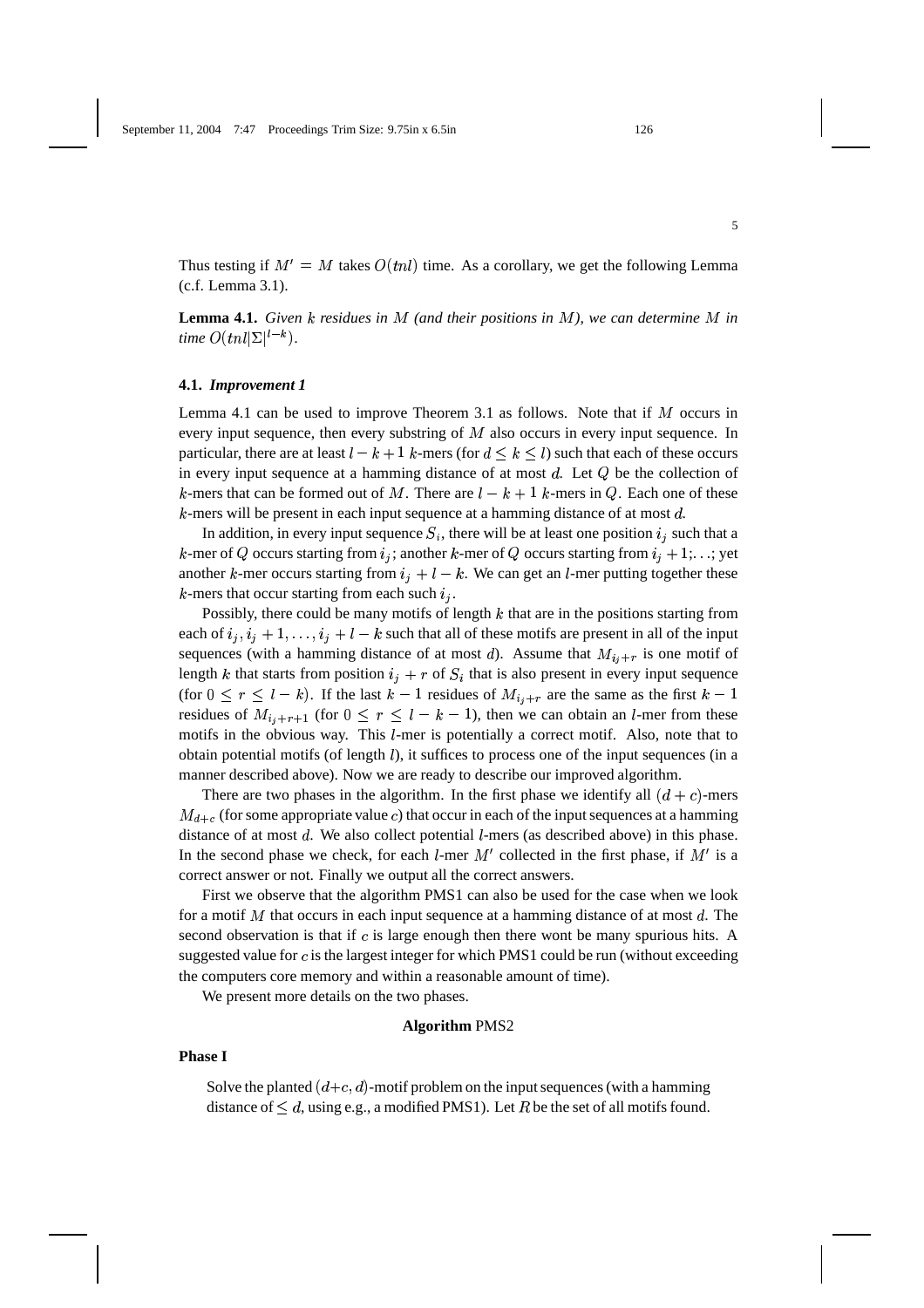Let  $S$  be one of the input sequences. ( $S$  could be an arbitrary input sequence; it could be chosen randomly as well.) Find all the occurrences of all the motifs of  $\hat{R}$  in  $\hat{S}$  (with a hamming distance of up to  $\hat{d}$ ). This can be done, e.g., as follows: form all the  $(d + c)$ -mers of S (keeping track of the starting position of each in S); For each  $u \in S$ , find all the  $(d+c)$ -mers v such that u and v are at a hamming distance of at most d. If R' is the collection of these  $(d + c)$ -mers, sort R and R' and merge them; and figure out all the occurrences of interest.

Let S be of length n. For every position i in S, let  $L_i$  be the list of all motifs of R that are in S (with a hamming distance of  $\leq d$ ) starting from position *i*.

Let A be the l-mer of S that occurs starting from position i. Let  $M_1$  be a member of  $L_i$ . If  $M_2$  is a member of  $L_{i+l-(d+c)}$  such that the last  $2(d+c)-l$ characters of  $M_1$  are the same as the first  $2(d+c) - l$  characters of  $M_2$ , then we could get an *l*-mer *B* by appending the last  $l - (d + c)$  residues of  $M_2$  to  $M_1$  (at the end). If the hamming distance between  $A$  and  $B$  is  $d$ , then  $B$  is retained as a candidate for the correct motif. We gather all such candidates and check if any of these candidates are correct motifs. Details are given below.

for  $i := 1$  to  $n - l + 1$  do

```
{\bf for\ every\ } u\in L_i\ {\bf do}
```
**for** every  $v \in L_{i+l-(d+c)}$  **do** 

Let the *l*-mer of  $S$  starting from position  $i$  be  $A$ . If the last  $2(d+c) - l$  residues of u are the same as the first  $2(d+c) - l$ residues of  $v$ , then form an  $l$ -mer  $B$  by appending the last  $l - (d + c)$  residues of v to u. If the hamming distance between A and  $B$  is  $d$ , then add  $B$  to the list  $C$  of candidates.

# **Phase II**

**for** every  $v \in C$  **do** 

Check if v is a correct motif in  $O(tnl)$  time.

For any node u of G there can be at most  $|\Sigma|^{l-(d+c)}$  candidate motifs. Thus the time needed to process G to get all the candidate motifs is  $O\left(\sum_{i=1}^{l-(d+c)+1} |L_i||\Sigma|^{l-(d+c)}l\right)$ . We arrive at the following Theorem.

**Theorem 4.1.** *Problem 1 can be solved in time*  $O\left(tn\sum_{i=0}^d\binom{d+c}{i}|\Sigma|^i\ \frac{d+c}{w}$  - $\sum_{i=1}^{d+c} |\Sigma|^i \frac{d+c}{w} + ztnl + \sum_{i=1}^{l-(d+c)+1} |L_i||\Sigma|^{l-(d+c)} l$  where z is the num*ber of potential -mers collected in the* first phase and w is the word length of the computer. If  $d \leq \lfloor l/2 \rfloor$ , then the run time is  $O\left(tn\binom{d+c}{d}|\Sigma|^d\frac{d+c}{m}+ztnl+\sum_{i=1}^{l-(d+c)+1}|L_i||\Sigma|^{l-(d+c)}l\right).$ 

**An Alternative Algorithm.** We can modify the above algorithm as follows. We first find the collection R of all the  $(d+c)$ -mers that are present in every input sequence at a hamming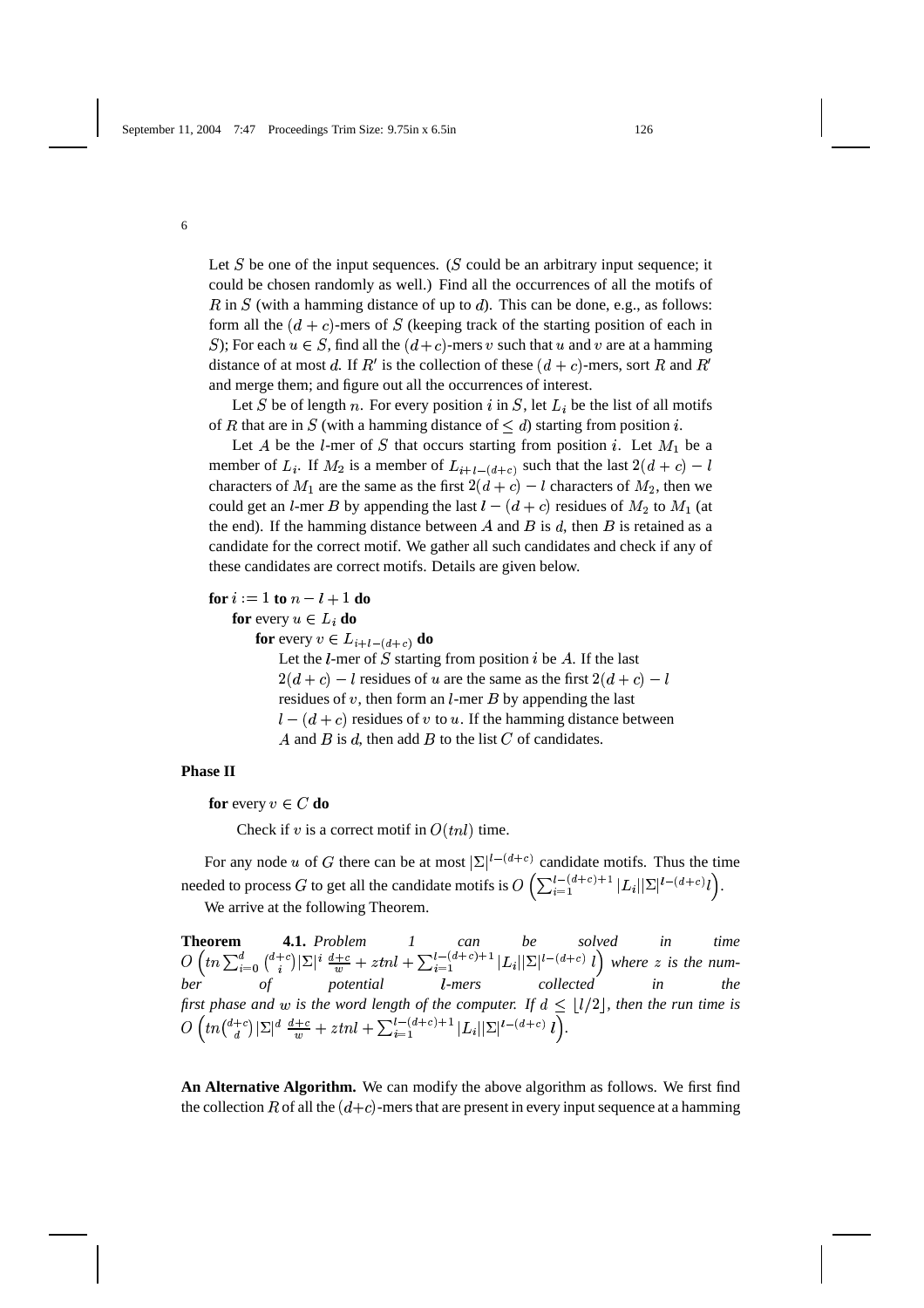distance of at most d as before. In the above version, we pick only one sequence  $S$  and find all the candidate motifs arising out of  $S$ . An alternative is to find the candidate motifs from each sequence and get the intersection of these sets. Let  $A_i$  be the set of candidates from  $S_i$   $(1 \leq i \leq t)$ . Let  $A = \bigcap_{i=1}^t A_i$ . We out  $\sum_{i=1}^{l} A_i$ . We output A.

# **4.2.** *Further Improvements*

We have devised three techniques to improve the performance of PMS2 further. For example, one of these improvements enables one to handle large values of d. Let  $d' = \lfloor d/2 \rfloor$ . Let M be the motif of interest with  $|M|=l=2l'$  for some integer l'. Let  $M_1$  refer to the first half of M and  $M_2$  to the second half. We know that M occurs in every input sequence. Let  $S = s_1, s_2, \ldots, s_n$  be an arbitrary input sequence. Let the occurrence of M (with a hamming distance of d) in S start at position i. Let  $S' = s_i, s_{i+1}, \ldots, s_{i+l'-1}$  and  $S''=s_{i+l'},\ldots,s_{i+l-1}.$ 

Then, clearly, either 1) the hamming distance between  $M_1$  and  $S'$  is at most  $d'$  or 2) the hamming distance between  $M_2$  and  $S''$  is at most  $d'$  . Also, note that in every input sequence either  $M_1$  occurs with a hamming distance of at most  $d'$  or  $M_2$  occurs with a hamming distance of at most d'. As a result, in at least t' sequences (where  $t' = \lceil t/2 \rceil$ ) either  $M_1$ occurs with a hamming distance of at most  $d'$  or  $M_2$  occurs with a hamming distance of at most  $d'$ . We have developed an algorithm (called PMS3) based on this observation. Details are omitted due to space constraints.

# **5. Experimental Details**

In this section we provide details on implementing our algorithms and the results of our implementation. We have implemented PMS1 and PMS2. As in prior works, we use  $t = 20$  and  $n = 600$ . The input sequences were generated randomly. The motif M was generated at random. Its occurrences in the sequences as well as the starting positions were generated at random. Our algorithms have also been tested on the biological data supplied by Blanchette.<sup>2</sup>

### **5.1.** *Saving Memory*

The way PMS1 is described, we first form all possible *l*-mers from out of all the input sequences, generate all relevant neighbors of these  $l$ -mers, sort and merge all of them to identify the generated *l*-mer(s) found in all the sequences. We can modify the algorithm as follows so as to reduce the memory used.

### **Algorithm** PMS1A

Generate all possible *l*-mers from out of the first input sequence  $S_1$ . Let  $C_1$  be the collection of these *l*-mers. For all  $u \in C_1$  generate all *l*-mers v such that u and v are at a hamming distance of  $d$ . Sort the collection of these  $l$ -mers and let  $L$  be the sorted collection. for  $i := 2$  to  $t$  do

7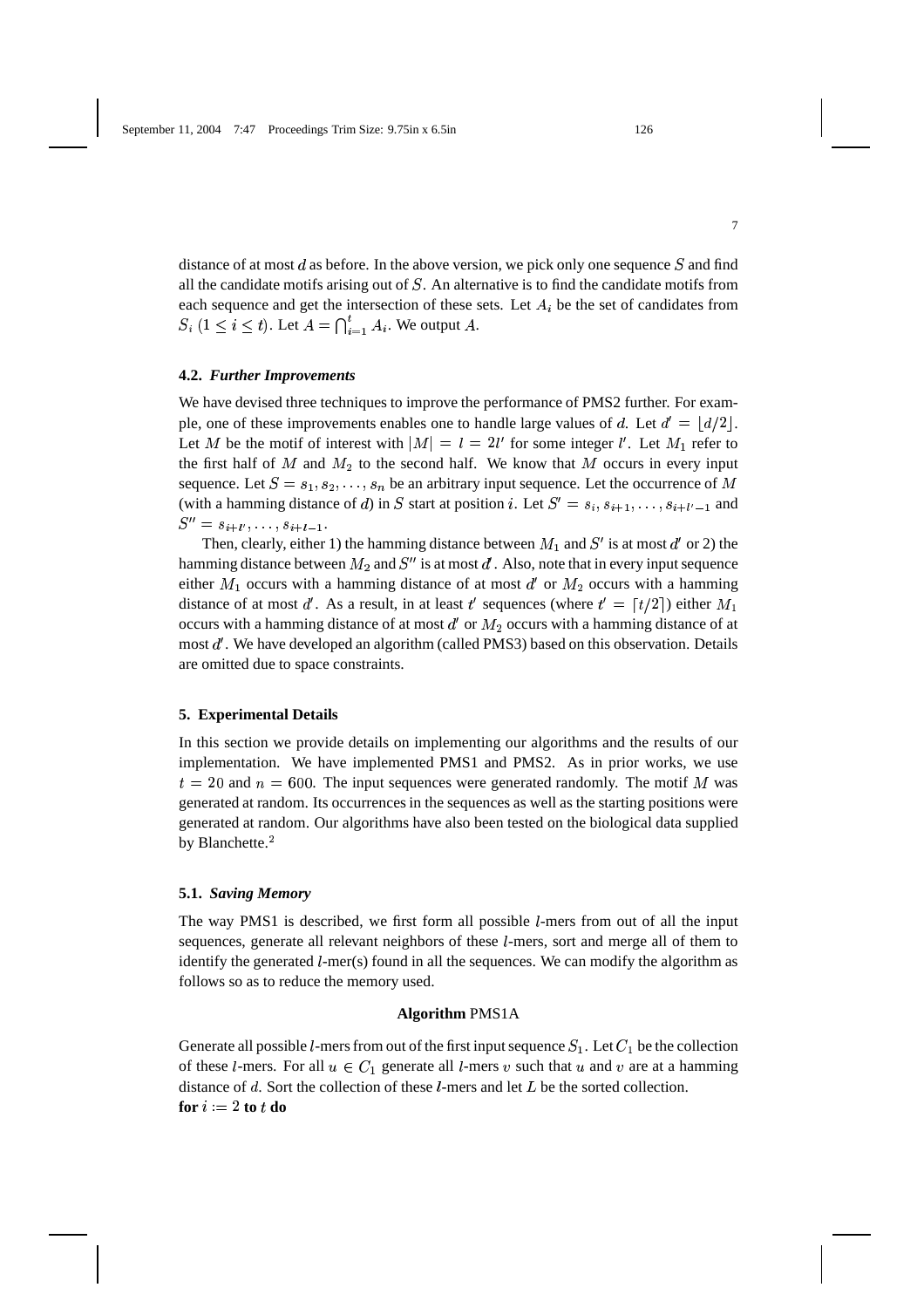- (1) Generate all possible l-mers from out of the input sequence  $S_i$ . Let  $C_i$  be the collection of these  $l$ -mers.
- (2) For all  $u \in C_i$  generate all *l*-mers v such that u and v are at a hamming distance of d. Let the collection of these l-mers be  $C_i'$ .
- (3) Sort all the *l*-mers in  $C_i'$ . Let  $L_i$  be the sorted list.
- (4) Merge  $L_i$  and  $L$  and keep the intersection in  $L$ . I.e., set  $L := L \cap L_i$ .

 $L$  now has the motif(s) of interest.

#### **5.2.** *Implementation of PMS1*

We represent every *l*-mer as a sequence of integers. If  $r_1, r_2, \ldots, r_l$  is an *l*-mer, it is represented as  $(i_1, i_2, \ldots, i_q)$  where  $i_1, i_2, \ldots, i_q$  are integers, each integer corresponding to a sequence of successive residues. When  $|\Sigma| = 4$ , we need two bits per residue. Thus a sequence of residues can be represented as an integer in the usual way. For example, we can associate  $g$  with 00,  $c$  with 01,  $t$  with 10 and  $a$  with 11. In this case at will be represented as the integer 1110 (i.e., 14). For instance when  $l = 16$ , if the size of an integer (on the machine of interest) is  $32$  bits, then each *l*-mer is stored as an integer.

# **5.3.** *Implementation of PMS2*

PMS1A is used to identify the collection R of all the  $(d + c)$ -mers present in all the input sequences. One of the input sequences  $S$  is chosen arbitrarily. For every position i in  $S(1 \leq i \leq n)$ ,  $L_i$  is the list of all the  $(d + c)$ -mers in R that occur in S (with a hamming distance of  $\leq d$ ) starting from *i*.

We keep each  $L_i(1 \leq i \leq n+l-1)$  in (lexicographically) sorted order.

One of the basic operations we have to perform on every  $u \in L_i$  is to check if there is an entry  $v \in L_{i+l-(d+c)}$  such that u and v form a candidate motif (of length l). The search for v in  $L_{i+l-(d+c)}$  is done with a binary search on  $L_{i+l-(d+c)}$ .

|    | d              | Time (Sec.) | l  | d | Time (Sec.) |    | d | Time (Sec.) |
|----|----------------|-------------|----|---|-------------|----|---|-------------|
| 9  | $\overline{2}$ | 1.44        |    |   |             |    |   |             |
| 10 | $\overline{c}$ | 0.84        |    |   |             |    |   |             |
| 11 | 2              | 0.78        | 11 | 3 | 19.84       |    |   |             |
| 12 | 2              | 0.84        | 12 | 3 | 15.53       |    |   |             |
| 13 | $\overline{c}$ | 0.70        | 13 | 3 | 20.98       | 13 | 4 | 228.94      |
| 14 | 2              | 1.05        | 14 | 3 | 20.38       | 14 | 4 | 226.83      |
| 15 | $\overline{2}$ | 1.33        | 15 | 3 | 20.53       | 15 | 4 | 217.34      |
| 16 | $\overline{c}$ | 2.61        | 16 | 3 | 21.20       | 16 | 4 | 216.92      |
| 17 | $\overline{c}$ | 2.56        | 17 | 3 | 20.89       | 17 | 4 | 216.08      |
| 18 | $\overline{c}$ | 2.64        | 18 | 3 | 20.50       | 18 | 4 | 217.75      |
| 19 | $\overline{c}$ | 2.80        | 19 | 3 | 20.22       | 19 | 4 | 216.30      |
| 20 | $\overline{2}$ | 2.69        | 20 | 3 | 20.31       | 20 | 4 | 217.08      |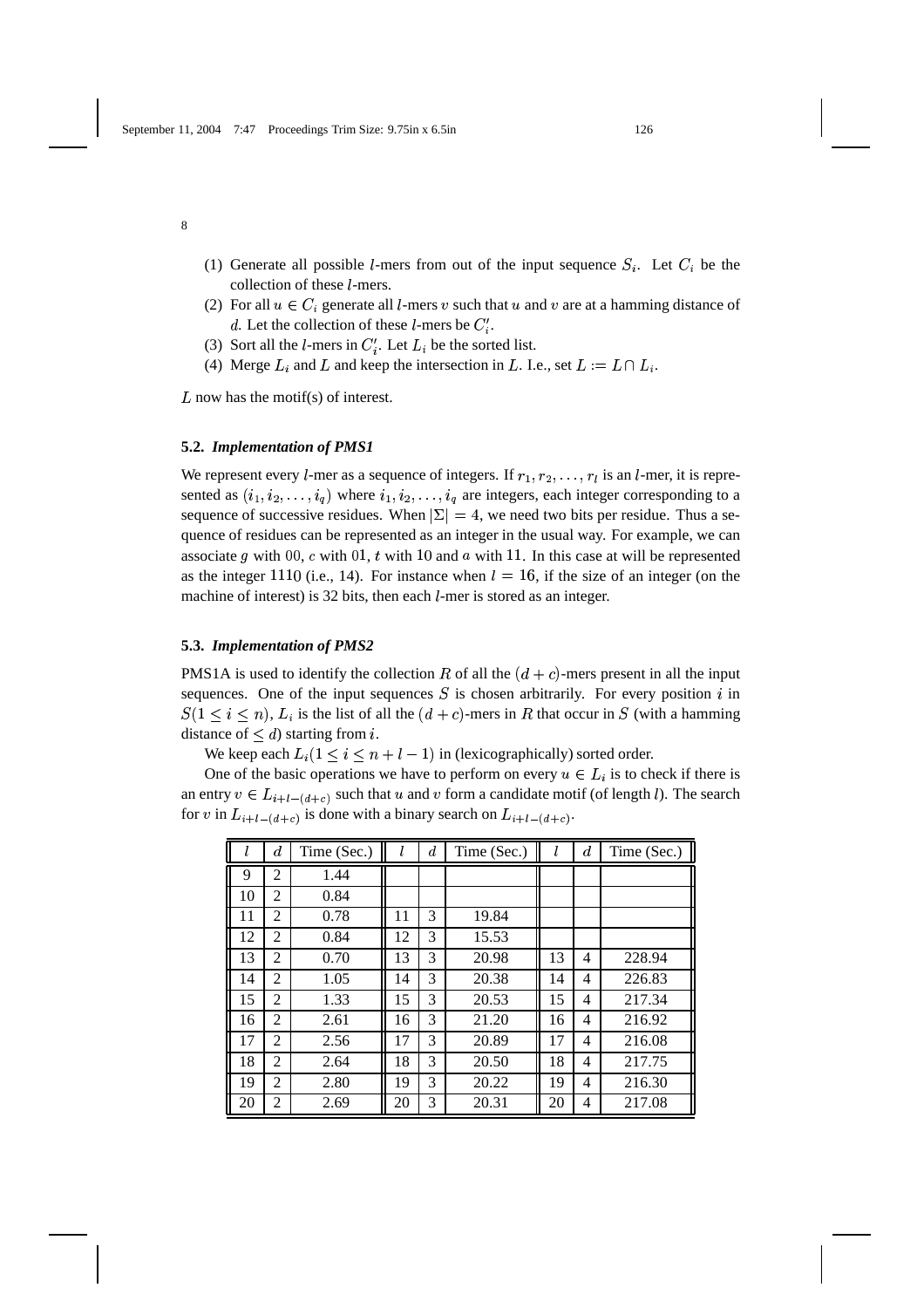Two different versions of MITRA are reported in Eskin and Pevzner,<sup>6</sup> namely MITRA-Count and MITRA-Graph. We provide some of the run times presented in Eskin and Pevzner<sup>6</sup> for the purpose of comparisons. For the  $(11, 2)$  instance, MITRA-Count and MITRA-Graph take one minute each. On the other hand, our algorithm takes less than a second for this instance. For the  $(12,3)$  instance MITRA-Count and MITRA-Graph take one minute and four minutes, respectively. For the same instance our algorithm takes 15.53 seconds. For the (14, 4) instance MITRA-Count takes 4 minutes and MITRA-Graph takes 10 minutes. Our algorithm takes 226.83 seconds.

# **5.4.** *The Cases of*  $d = 5$  *and*  $d = 6$

Our experimental data shown in the previous section deal with  $d \leq 4$ . When  $d = 5$  or  $d = 6$ , the memory needs of PMS1 and PMS2 exceed the core memory size of the machine used. (We have employed a Pentium4 2.4 GHz machine with a core memory of 1GB.) We are developing out-ofcore algorithms for these two cases. Our estimates indicate that  $d=5$ is solvable in around 20 minutes and  $d = 6$  is solvable in a few hours.

When PMS3 is employed we estimate that the instances  $(l, 5)$  can be solved in a few seconds when  $l \geq 22$ . Also, the instances  $(l, 6)$  can be solved in a few minutes when  $l \geq 26$ . These cases are solvable without employing out-of-core techniques.

### **6. Extensions**

The planted  $(l, d)$ -motif problem as has been defined (in Pevzner and Sze<sup>11</sup> for example) requires discovering a motif  $M$  that occurs in every input sequence at a hamming distance of examctly  $d$ . Varitations of this problem can be conceived of. We cosider two variants in this section.

**Problem 1(a).** Input are  $t$  sequences each of length  $n$ . The problem is to identify a motif M of length l. It is given that each input sequence has a substring of length l such that the hamming distance between this substring and  $M$  is **at most**  $d$ .

**Problem 1(b).** Input are t sequences each of length  $n$ . The problem is to find all motifs M of length l. A motif M should be output if it occurs in at least  $\epsilon t$  of the input sequences at a hamming distance of d. Here  $\epsilon$  is a fraction specified as a part of the input. (This variant has been considered in Buhler and Tompa.<sup>5</sup> They use a value of  $1/2$  for  $\epsilon$ ).

We have developed algorithms for the above variants, details of which have been omitted due to space constraints.

### **7. Conclusions**

In this paper we have presented exact algorithms for the planted  $(l, d)$ -motif problem. Our algorithms are in general faster than MITRA (the best known prior exact algorithm). However our algorithms are very simple and are based on different ideas. The techniques we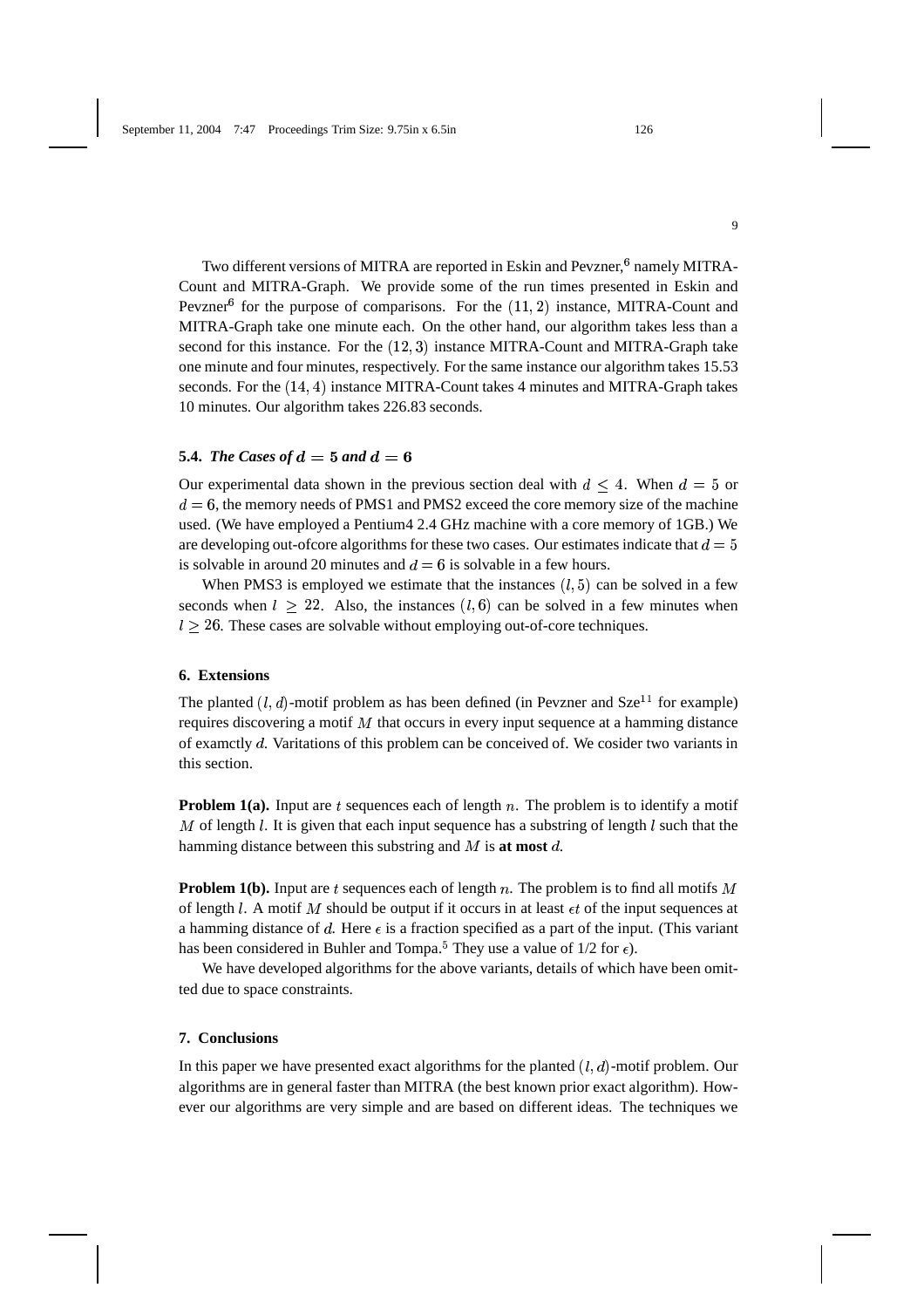introduce in this paper are of independent interest. The development of efficient parallel algorithms for the planted motif problem is an interesting open problem. We believe that the techniques introduced in this paper could yield superior results when combined with existing techniques. We plan to explore this possibility.

# **Acknowledgements**

We thank Blanchette<sup>2</sup> for supplying us with the biological data used in our experiment on determining transcription factor binding sites.

### **References**

- 1. T. L. Bailey and C. Elkan. Unsupervised learning of multiple motifs in biopolymers using expectation maximization. *Machine Learning* 21(1-2), 1995, pp. 51-80.
- 2. M. Blanchette. Algorithms for phylogenetic footprinting. *Proc. Fifth Annual International Conference on Computational Molecular Biology*, 2001.
- 3. M. Blanchette, B. Schwikowski, and M. Tompa. An exact algorithm to identify motifs in orthologous sequences from multiple species. *Proc. Eighth International Conference on Intelligent Systems for Molecular Biology*, 2000, pp. 37-45.
- 4. A. Brazma, I. Jonassen, J. Vilo, and E. Ukkonen. Predicting gene regulatory elements in silico on a genomic scale. *Genome Research* 15, 1998, pp. 1202-1215.
- 5. J. Buhler and M. Tompa. Finding motifs using random projections. *Proc. Fifth Annual International Conference on Computational Molecular Biology (RECOMB)*, April 2001.
- 6. E. Eskin and P. Pevzner. Finding composite regulatory patterns in DNA sequences. *Bioinformatics* S1, 2002, pp. 354-363.
- 7. G. Hertz and G. Stormo. Identifying DNA and protein patterns with statistically significant alignments of multiple sequences. *Bioinformatics* 15, 1999, pp. 563-577.
- 8. E. Horowitz, S. Sahni, and S. Rajasekaran. *Computer Algorithms*, W. H. Freeman Press, 1998.
- 9. U. Keich and P. Pevzner. Finding motifs in the twilight zone. *Bioinformatics* 18, 2002, pp. 1374- 1381.
- 10. C. E. Lawrence, S. F. Altschul, M. S. Boguski, J. S. Liu, A. F. Neuwald, and J. C. Wootton. Detecting subtle sequence signals: a Gibbs sampling strategy for multiple alignment. *Science* 262, 1993, pp. 208-214.
- 11. P. Pevzner and S.-H. Sze. Combinatorial approaches to finding subtle signals in DNA sequences. *Proc. Eighth International Conference on Intelligent Systems for Molecular Biology*, 2000, pp. 269-278.
- 12. A. Price, S. Ramabhadran and P. A. Pevzner. Finding subtle motifs by branching from sample strings. *Bioinformatics* 1(1), 2003, pp. 1-7.
- 13. S. Rajasekaran, S. Balla, C.-H. Huang, V. Thapar, M. Gryk, M. Maciejewski, and M. Schiller. Exact algorithms for motif search. *Proc. Asia-Pacific Bioinformatics Conference*, 2005.
- 14. E. Rocke and M. Tompa. An algorithm for finding novel gapped motifs in DNA sequences. *Proc. Second International Conference on Computational Molecular Biology (RECOMB)*, 1998, pp. 228-233.
- 15. S. Sinha and M. Tompa. A statistical method for finding transcription factor binding sites. *Proc. Eighth International Conference on Intelligent Systems for Molecular Biology*, 2000, pp. 344- 354.
- 16. R. Staden. Methods for discovering novel motifs in nucleic acid sequences. *Computer Applications in the Biosciences* 5(4), 1989, pp. 293-298.
- 17. M. Tompa. An exact method for finding short motifs in sequences, with application to the ribo-